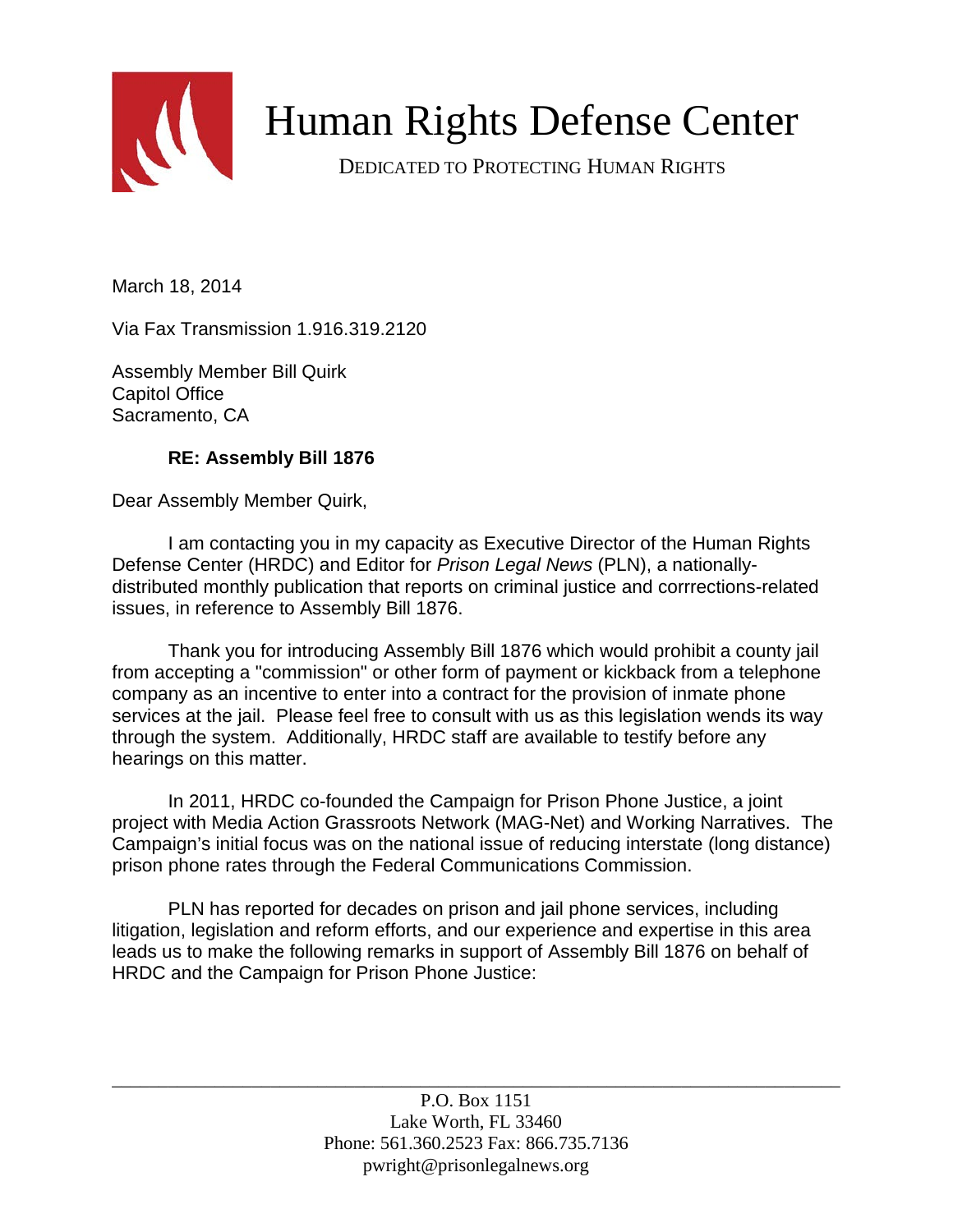### **1. Lack of Competition**

Upon entering into contracts with correctional agencies, jail phone service providers enjoy a complete monopoly on telephone services within the jurisdiction controlled by the contract. This legalized monopoly, with a resultant lack of competition,

is in effect during the term of the contract. And while such contracts may be rebid, the company that currently holds the contract has a significant advantage in terms of winning the rebid and maintaining its monopoly, as competitors must factor in start-up and equipment costs.

In a free market economy, competition acts to lower prices to the benefit of consumers. In the jail phone service market, however, competition exists only when a contract is initially bid, and perhaps during rebids. Even this level of competition makes a mockery of free market economics, however, as the lowest cost for providing jail phone services is rarely taken into account as a contract requirement.

This lack of consumer-friendly competition is due to the industry-standard practice of providing "commissions" to the contracting county agencies, which is the polite term for contractually-agreed kickbacks. Jail phone service providers typically agree to pay a specified percentage of their revenues to the contracting agency as a type of profit-sharing agreement – with such commissions ranging up to 70% of billed phone revenues. These collusive arrangements, which result in millions of dollars in commissions, create a vested interest by the contracting agency to maximize the rates charged to consumers in order to increase the resulting shared profits; or, at least, not to actively seek lower rates that would decrease their kickback.

These commissions are passed on to consumers in the form of higher phone rates. Notably, the consumers who actually pay the inflated rates – primarily the family members and friends of prisoners, not the prisoners themselves – have no say in the contracting process or the selection of the phone service provider.

While phone rates available to the general public have dropped dramatically in recent years, with phone companies routinely touting long distance rates of \$.10 per minute or less, competition in the jail phone service industry has, to quote one writer, "worked in precisely the opposite direction, with companies offering the highest bids (in terms of rates and commissions) routinely awarded contracts, the costs of which are passed on to the (literally) captive market." (Steven J. Jackson, "Ex-Communication: Competition and Collusion in the U.S. Prison Telephone Industry").

Eight states, recognizing the problems inherent in commission-based phone service contracts, have banned commissions in their Departments of Corrections – including California, New Mexico, Michigan and New York.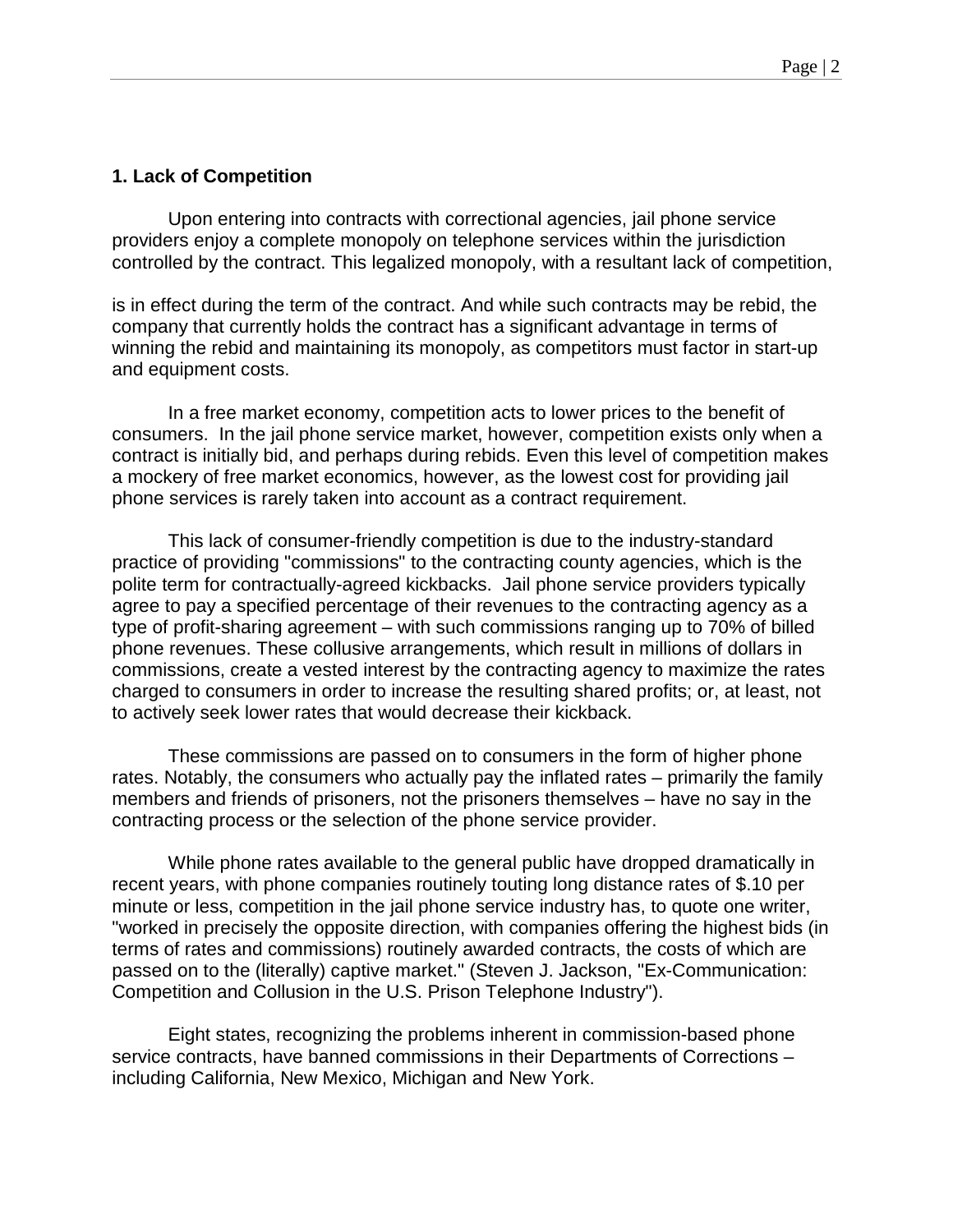#### **2. Impact on Families of Prisoners**

Price gouging is an ugly phrase, but as indicated above, that is exactly what prisoners' family members and friends experience when they accept collect calls from their imprisoned loved ones or open prepaid jail phone accounts.

Phone calls are a vital resource for maintaining parental, spousal and familial relationships over years of incarceration, yet prisoners' families are subject to very high rates charged by jail phone service providers and the agencies they contract with. The AB 1876 Fact Sheet details some of these rates: \$12.75 for a 15-minute intrastate call in Alameda County, with 70.5 percent of the gross revenue generated from the calls collected by the Alameda County Sheriff's Department (\$1,629,046 in commissions in fiscal year 2012-2013); \$15.44 for a 15-minute intrastate phone call in Tulare County with a 55 percent commission on gross revenue received by the Tulare County Sheriff's Department (\$361,436 collected in fiscal year 2011-2012, with the commission rate increasing to 72 percent in 2013); and \$13.35 for a 15-minute intrastate phone call in Los Angeles County.

Of note, a new contract was negotiated in 2011 that increased the commission percentage in Los Angeles County from 52 to 67.5 percent, **with a Committed Annual Guarantee of \$15 million for the Sheriff's Department.** In fiscal year 2010-11, the Los Angeles County Sheriff's Department received \$25.4 million in phone commissions. This results in socioeconomic-based disparity, as families who can afford to pay inflated phone rates for calls from their incarcerated loved ones are able to do so, while impoverished families cannot.

Such grossly inflated rates are not justified except as a means of monopolistic price gouging; if the contractual kickbacks were excluded, jail phone service providers could charge about half the current rates and still remain profitable. This is fact, not theory. The eight states that have banned commissions have some of the lowest prison phone rates in the nation, including New York's prison system, which charges less than \$.05 per minute for inmate phone calls. The jail phone service industry's argument that technical expenses and equipment costs justify high phone rates does not explain why such rates vary widely from one jurisdiction to another.

There have been many reported cases of families having to cut off telephone contact with their imprisoned loved ones due to outrageous phone bills – bills that exceed \$700 per month for some families.

The inflated rates charged by jail phone service companies should not be borne on the backs of prisoners' families, who are overwhelmingly the ones who must pay such exorbitant costs and the least able, financially, to make such payments. Families of prisoners, whose only "crime" is having a loved one in prison, should not be punished for that familial relationship by having to pay exorbitant phone rates. As stated by Madeleine Severin, there is "something fundamentally unjust about families of prisoners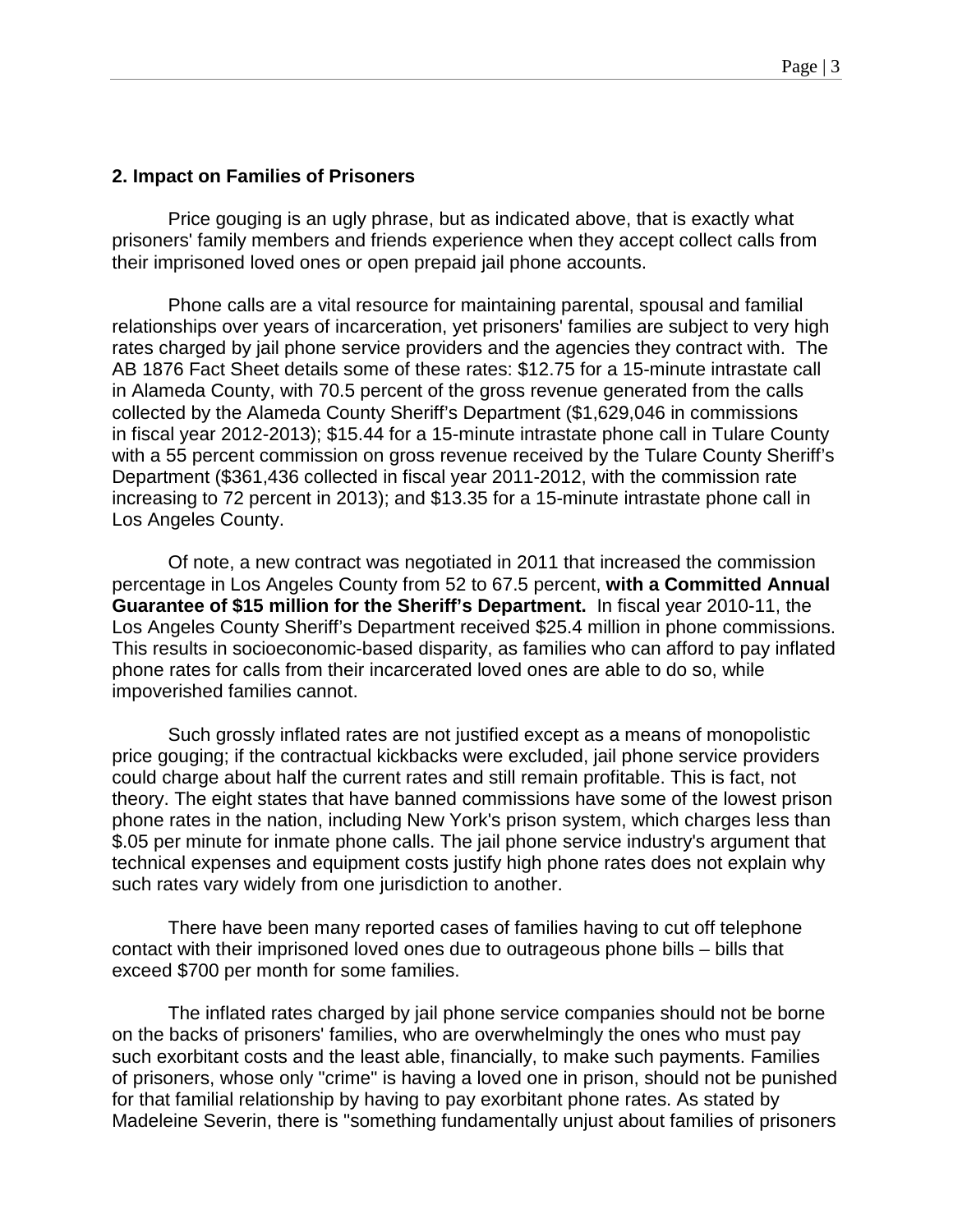being charged outrageous prices solely because they accept collect calls from people in prison." ("Is There a Winning Argument Against Excessive Rates for Collect Calls from Prisoners?" 25 Cardozo L. Rev. 1469 (2004)).

#### **3. Impact on Reducing Recidivism Rates**

Research has indicated that of the 2.2 million men and women held in our nation's prisons and jails, almost 70% perform at the two lowest levels of reading (more than triple the rate in the general population). For these prisoners, writing letters is not a viable substitute for communicating with family members and maintaining family and parental relationships. Further, many prisoners are housed far across the state from their families, who are unable to travel for in-person visitation.

Such prisoners who cannot adequately read or write, or who are unable to receive visits, must rely on jail phone services. And when the cost of such phone services is excessively high the ability to make such calls is diminished or even extinguished, with family contact and relationships suffering as a result. This impacts more than just prisoners and their loved ones.

Numerous studies have shown that practices and programs which "facilitate and strengthen family connections during incarceration" can "reduce the strain of parental separation, reduce recidivism rates, and increase the likelihood of successful re-entry" of prisoners after they are released. (Re-Entry Policy Council Report, 2005).

An article published in August 2012 in *Corrections Today*, a publication of the American Correctional Association, titled "The Role of Family and Pro-Social Relationships in Reducing Recidivism," noted that "Family can be a critical component in assisting individuals transitioning from incarceration because family members provide both social control and social support, which inhibit criminal activity.... In contrast, those without positive supportive relationships are more likely to engage in criminal behavior."

Further, a Vera Institute study, published in October 2012, found that "Incarcerated men and women who maintain contact with supportive family members are more likely to succeed after their release.... Research on people returning from prison shows that family members can be valuable sources of support during incarceration and after release. For example, prison inmates who had more contact with their families and who reported positive relationships overall are less likely to be re-incarcerated."

Another Vera Institute report, published in 2011, stated: "Research shows that incarcerated people who maintain supportive relationships with family members have better outcomes – such as stable housing and employment – when they return to the community.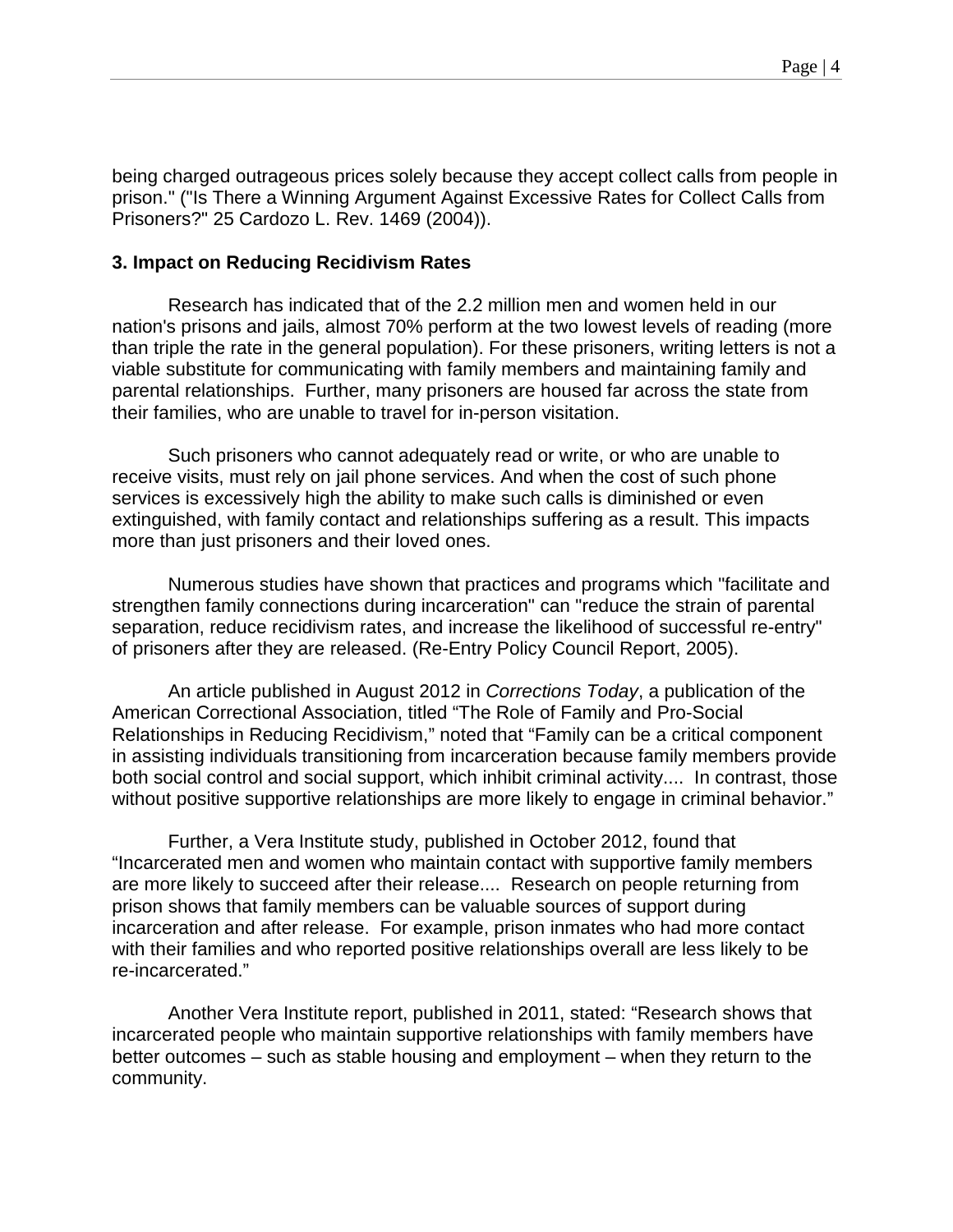For many prisoners, phone calls to their families and children are the primary means of maintaining family ties and parental relationships during their incarceration, and prisoners who have close contact with their family members have better postrelease outcomes and lower recidivism rates.

Notably, many jail prisoners are pretrial detainees who are awaiting trial and have not yet been convicted. To the extent that strong family support and relationships during incarceration result in lower recidivism rates (e.g., less crime), this issue affects our communities. And to the extent that jail phone calls are a primary means to maintain strong family relationships during incarceration, the affordability of such phone calls is also an issue that affects our communities.

#### **4. Abuses and Lack of Accountability.**

There is little oversight over jail phone service providers, other than through the contracting county agencies. The commissions paid to such agencies cited above result in a natural incentive to maintain a hands-off approach in terms of investigating abuses by jail phone service providers, as such investigations or scrutiny may jeopardize the lucrative kickbacks that the contracting agencies receive.

While state public utility regulatory agencies may have the authority to investigate and make rules related to jail phone services, in practice this is rarely done. Jail phone services are not a significant issue for state regulatory agencies; also, jail phone service providers employ attorneys and lobbyists to protect their business interests, while there is no similar representation for consumers – primarily prisoners' family members – who are most affected by exorbitant jail phone rates. When state public utility regulatory agencies have intervened, however, they frequently uncover gross abuses by phone service providers.

The prison phone service industry has been repeatedly sanctioned for overcharging and fraudulent practices. In California, for example, on May 4, 2001, the California Public Utility Commission ordered MCI to refund \$522,458 in overcharges on collect calls made by California prisoners between June 1996 and July 1999.

Due to the lack of effective regulation and oversight of the jail phone service industry, abuses and overcharges are difficult to detect, with the result that consumers are defrauded, overcharged and price-gouged with little or no recourse.

# **5. Absence of Other Regulatory Means**

With rare exceptions, state and federal courts have failed to provide relief related to prison phone services, commission kickbacks, high rates charged to prisoners' families, etc. Generally, such issues do not raise constitutional claims on the federal level and are often dismissed under the filed rate or primary jurisdiction doctrines.